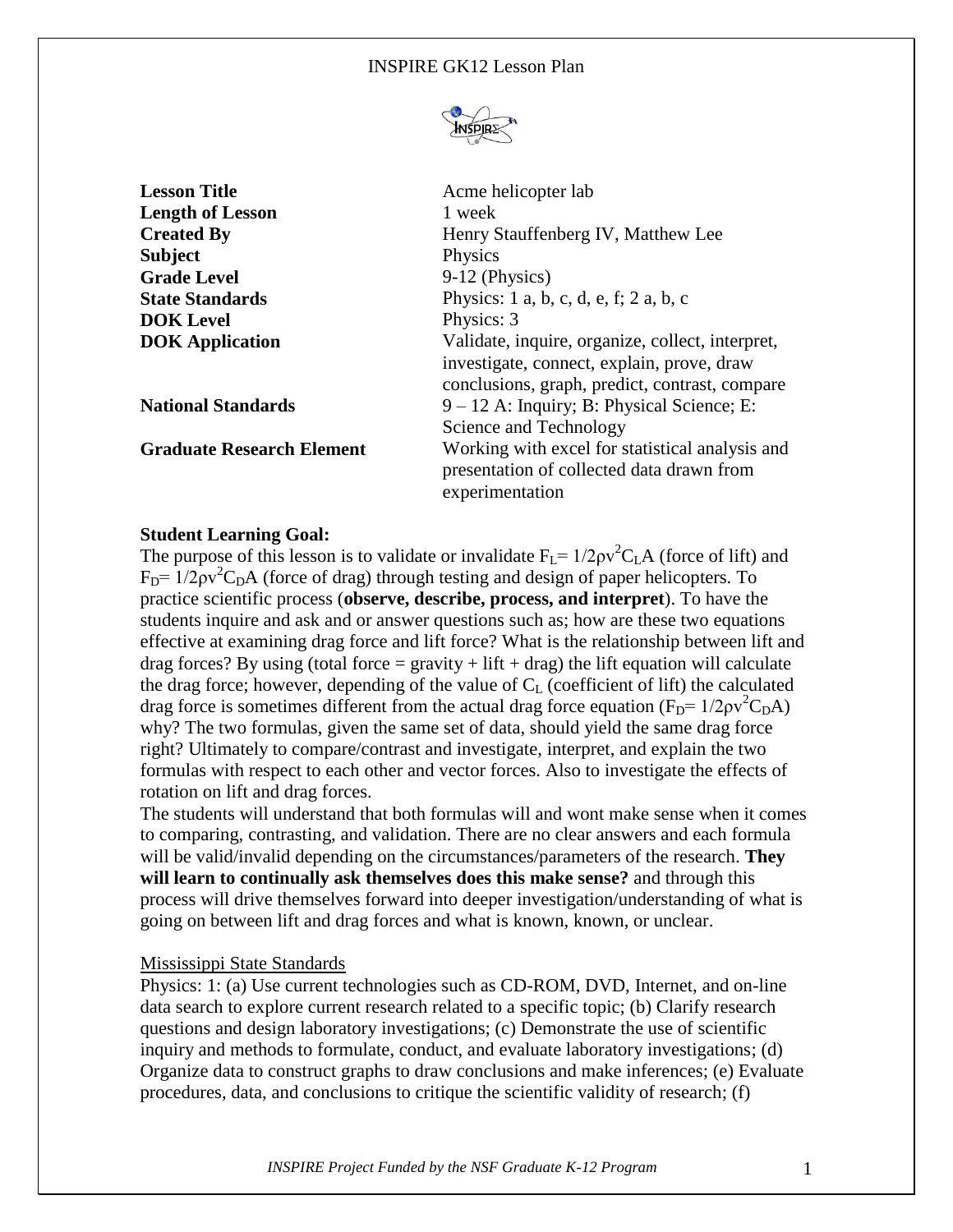# INSPIRE GK12 Lesson Plan



Formulate and revise scientific explanations and models using logic and evidence; 2: (a) Use inquiry to investigate and develop an understanding of the kinematics and dynamics of physical bodies; (b) Analyze, describe, and solve problems by creating and utilizing graphs of one-dimensional motion; (c) Analyze real-world applications to draw conclusions about Newton's three laws of motion.

### National Science Education Standards of Content 9 – 12

A: Inquiry: identify questions and concepts that guide scientific investigations

 Students should formulate a testable hypothesis and demonstrate the logical connections between the scientific concepts guiding the hypothesis and the design of an experiment. They should demonstrate appropriate procedures, a knowledge base, and a conceptual understanding of scientific investigations.

B: Physical Science: motion and forces

- Objects change their motion only when net force is applied. Laws of motion are used to calculate precisely the effects of forces on the motion of objects. The magnitude of the change in motion can calculated using the relationship F=ma, which is independent of the nature of the force. Whenever one object exerts force on another, a force equal in magnitude and opposite in direction is exerted on the first object.
- Gravitation is a universal force that each mass exerts on any other mass. The strength of the gravitational attractive force between two masses is proportional to the square of the distance between them.

## E: Science and Technology: understanding about science and technology

 Scientists in different disciplines ask different questions, use different methods of investigation, and accept different types of evidence to support their explanations. Many scientific investigations require the contributions of individuals from different disciplines, including engineering. New disciplines of science, such as geophysics and biochemistry often emerge at the interface of two older disciplines.

### **Materials Needed (supplies, hand-outs, resources):**

Computer, excel, logger pro program, meter stick, motion camera, paper, tape and or paperclips, instructions for a basic helicopter design, and handout of sources useful for inquiry and investigation of lift and drag forces with respect to auto rotation. See handouts attached ( or in zip folder) for: helicopter design instructions and 3 supportive documents (all in one word file) needed for research and descriptions. A picture of board notes is also included for angle of attack measurements.

### **Lesson Performance Task/Assessment:**

- Ability to use excel and logger pro to collect free fall helicopter data
- Ability to graph and interpret data and utilize supportive handouts
- Student's being able to validate/invalidate given formulas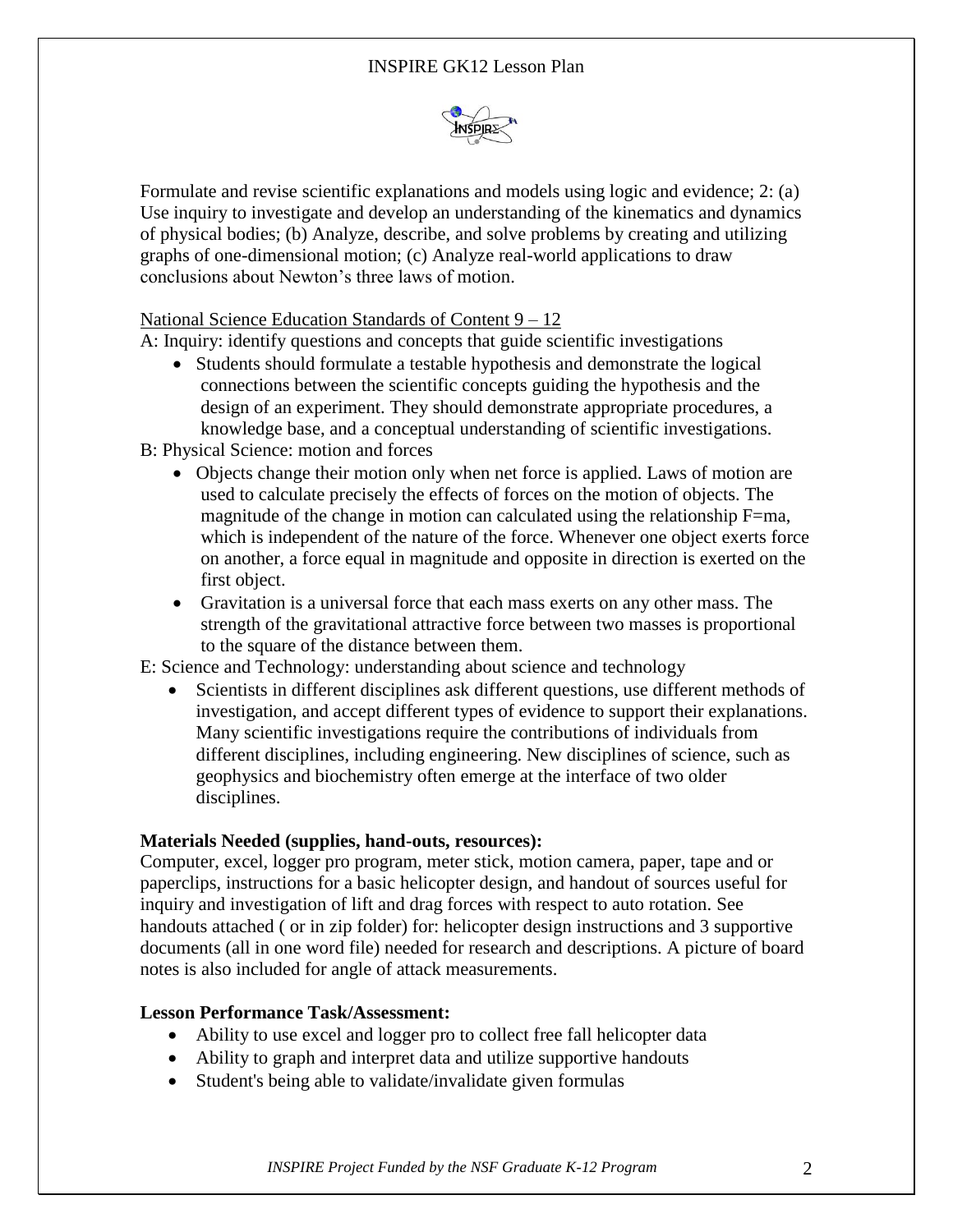

- Ability to create a report explaining their conclusion and prove their validation/invalidation of given formulas
- Having many more questions based from their inquiry and independent research
- Ability to define, compare, contrast, and connect lift and drag forces to total net force, force of gravity, acceleration, terminal velocity, and other concepts based on Newton's three laws of motion
- Successfully complete independent research and lab report

# **Lesson Relevance to Performance Task and Students:**

- To practice real world graduate research element by validation/invalidation of formulas through independent research, inquiry based investigation/experimental design, manipulation and regression fit of data, and utilization of resources
- To develop student skills with new and useful technology, especially when it comes to data manipulation using excel
- To introduce experimentation design and data analysis that graduate research utilizes
- To understand by doing and following scientific design; observe, describe, process, and interpret
- To promote inquiry about auto rotation, vector forces, acceleration, velocity, and lift/drag force by having students do independent research and applying what they have learned
- To use graphical and statistical results to prove, explain, and answer concepts or questions and validate/invalidate formulas

# **Anticipatory Set/Capture Interest:**

You are aerospace engineers employed by an American company called Acme inc. Acme wants you to design and build helicopters to validate or invalidate the force of lift and force of drag formulas,  $F_L = 1/2\rho v^2 C_L A$  (force of lift) and  $F_D = 1/2\rho v^2 C_D A$  (force of drag). Unfortunately you are on a cheap budget and on short notice. The Germans (Stuaffenberg aerodesign inc.) lead in the race to unlock the secrets of the lift and drag formulas. A successful Funderburk class01 helicopter was already tested with very promising results; Acme spies have obtained this data and placed it in the Global folder/Funderburk/AP Physics. You have until next week to beat the Stauffenberg company from validating or invalidating the two formulas. Unfortunately you are on a cheap budget and on short notice. As you look around all you can find is a piece of paper, tape, meter stick, and a phone useful for taking motion pictures. With these items at your disposal you will have to design and test your own American made paper helicopters. Acme will provide you with logger pro and excel to collect and process your data. Good luck and may the best helicopter win!

## **Guided Practice:**

Briefly show how to build a simple helicopter out of one strip of paper (instruction handout). Using the camera, and meter stick for reference, record a single flight free fall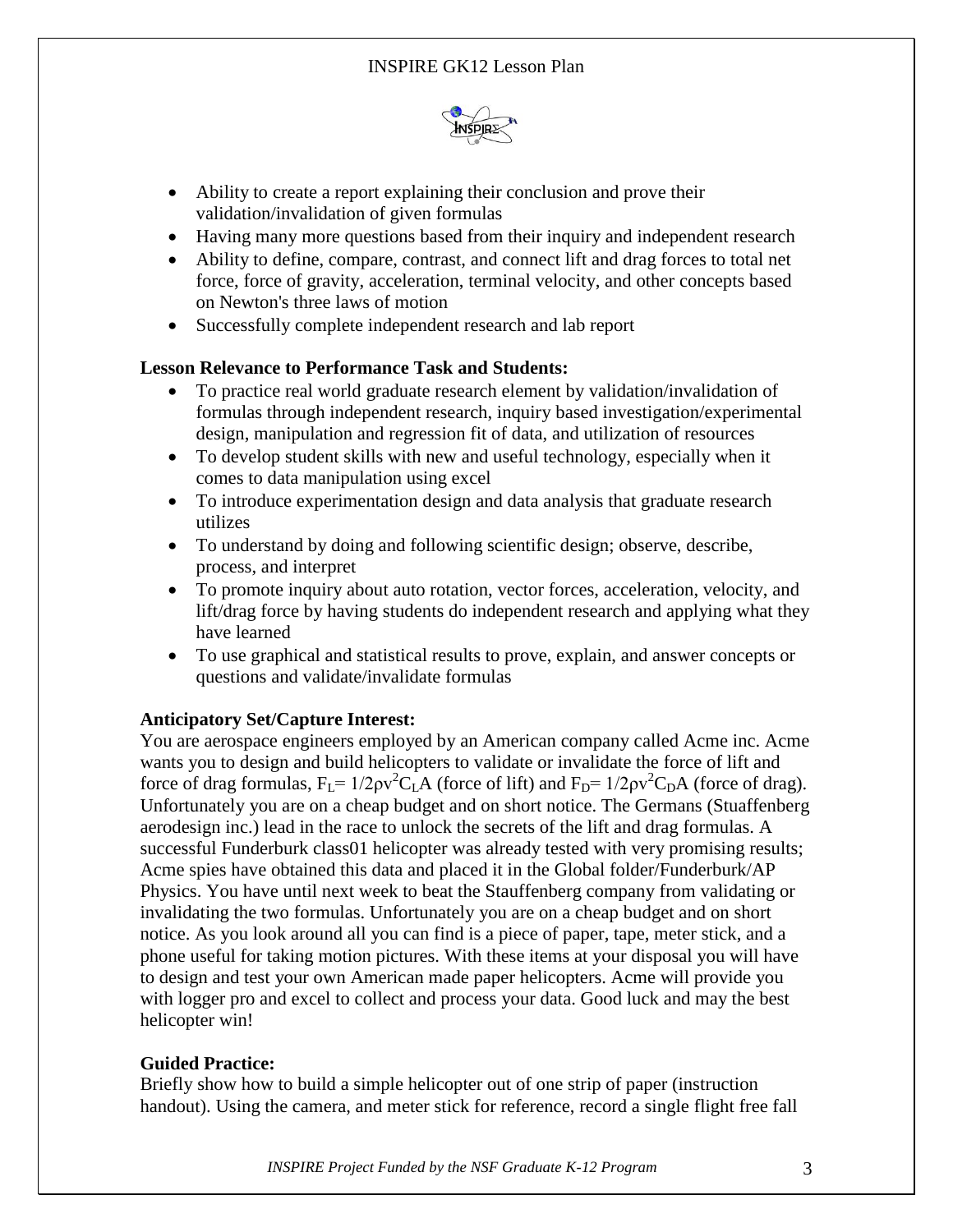

drop and show how to use logger pro to record and process data into excel. Make note that the resultant graph (plotted with respect to velocity and time) should have two noticeable parts. The first part is a curved string of data for fall of object before auto rotation and the second part being a linear string of data for object with auto rotation. Each part will need its own best fit and regression that the students will have to choose based from previous calculus experience. Hand out the supportive sources (mentioned in materials) and explain to the students that they will be using these sources in conjunction of what they can independently research to validate/invalidate these two formulas;  $F<sub>L</sub>=$  $1/2 \rho v^2 C_1 A$  (force of lift) and  $F_D = 1/2 \rho v^2 C_D A$  (force of drag). Explain that they are doing graduate work by inquiring, investigating, and explaining the results of their research. Ask a few questions (stated in learning goal) to stimulate and guide student inquiry. What they find will be both in a group and independent practice. What ever connections, questions, conclusions, thoughts, or any other scientific inquiry will be written down in a report to be later discussed in class. Explain that they will be doing the whole scientific process (observe, describe, process, and interpret). Then let the students go to explore their creativity with helicopter design and data analysis. Be sure to explain the angle of attack principal described in the handouts if the students show signs of significant struggle. Half way through the week guide the students through working with the formulas to calculate coefficient of lift and plug in their data into each equation. Essentially walk through part of the inquiry by taking two velocity numbers, plug into both equations, use the handouts and walk through finding of useful info, and then organizing results from both equations and asking how the answers compare and or what does this mean? what are the patterns? Does this make sense?

## **Independent Practice:**

Analysis of graphical data, utilization of resources such as the handouts, and writing of a report. The whole activity is independent research when group work is not available.

### **Remediation and/or Enrichment:**

Remediation: individual IEP, partner with helpful student, make lesson more walk through intensive.

Enrichment: Ask for a regression (create an equation to fit data) and have them answer greater questions of intrigue generated by the professor such as; what is the orientation of the vector forces? draw them out, Why wont the coefficient of lift formula work for greater angles? Prove to me that this formula is better than this one in this situation.

## **Check(s) for Understanding:**

- Ability to use excel/logger pro equipment and gather complete data
- Ability to explain/prove their validation conclusion in their report
- Ability to answer questions asked (or seeded) by the instructor
- Acknowledgment that there are no clear answers and each formula will be valid/invalid depending on the circumstances/parameters of the research